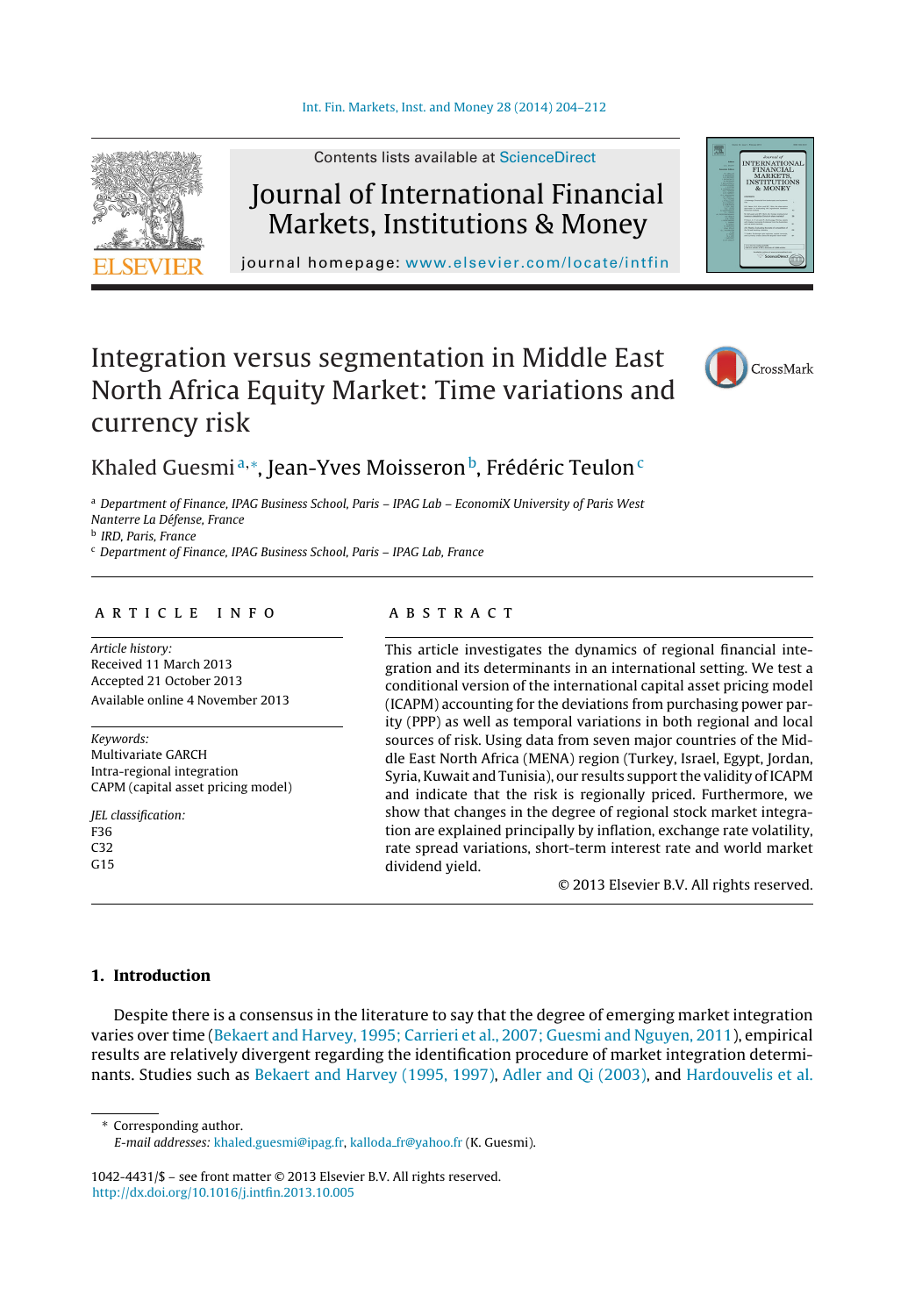[\(2006\)](#page--1-0) opt for an arbitrary choice of two or three financial and macroeconomic variables to model the dynamics of integration, while [Carrieri](#page--1-0) et [al.\(2007\)](#page--1-0) determine ex-post financial integration factors. The method proposed by [Carrieri](#page--1-0) et [al.](#page--1-0) [\(2007\)](#page--1-0) may be subject to criticism because it arbitrarily introduces certain information variables to assess financial integration before they are considered as candidate variables that might explain financial integration.

Our study contributes to the existing literature by examining the dynamic regional integration with its determinants of seven major emerging markets in MENA (Turkey, Israel, Jordan, Egypt, Syria, Kuwait and Tunisia) together in the context of the partially integrated ICAPM whose theoretical foundations have recently developed in [Arouri](#page--1-0) et [al.](#page--1-0) [\(2012\).](#page--1-0) We believe it makes sense to compare countries that do not belong to a single currency area but which are geographically close to each other, but unlike previous works, we firstly attempt to identify ex ante the driving forces behind the integration process of national stock markets from a set of local, regional and global variables.We also consider, in addition to the systematic risks associated with regional and local markets, changes in exchange rates which are, according to previous studies, a relevant source of risk in pricing emerging market assets [\(Adler](#page--1-0) [and](#page--1-0) [Dumas,](#page--1-0) [1983;](#page--1-0) [Carrieri](#page--1-0) et [al.,](#page--1-0) [2007;](#page--1-0) [Tai,](#page--1-0) [2007\).](#page--1-0)

Our empirical results show that the inflation, exchange rate volatility, rate spread variations and world market dividend yield significantly affects changes in regional financial integration. They also point to the validity of the ICAPM and indicate that exchange rate risk is priced regionally. As in previous studies [\(Hardouvelis](#page--1-0) et [al.,](#page--1-0) [2006;](#page--1-0) [Carrieri](#page--1-0) et [al.,](#page--1-0) [2007;](#page--1-0) [Tai,](#page--1-0) [2007\),](#page--1-0) we find that stock market integration involves through time and its changing patterns differ across studied markets.

The paper is organized in five sections. Section 2 presents the model with the estimation methodology used. Section [3](#page--1-0) presents the data, while Section [4](#page--1-0) presents analyses the empirical findings. Section [5](#page--1-0) concludes.

#### **2. The model**

Time varying capital market integration should be characterized on the basis of theoretical model that satisfies some properties: (i) the model should be rich enough to accommodate the continuously progressing international stock market from segmented to completely integrated markets, (ii) the model must characterize the changes in market integration through time owing to the impacts of the gradual removal of direct and indirect barriers to emerging market investments.

Consider first a fully integrated regional financial market in which purchasing power parity holds. Under these assumptions, several authors [\(Adler](#page--1-0) [and](#page--1-0) [Dumas,](#page--1-0) [1983\)](#page--1-0) have extended the domestic CAPM of [Sharpe](#page--1-0) (1964) to an international setting. Formally, a conditional version of the model can be written as:

$$
E_{t-1}(R_{it}^c/\psi_{t-1}) = \delta_{reg,t-1}Cov(R_{it}^c, R_{reg,t}^c/\psi_{t-1})
$$
\n(1)

where  $E_{t-1}(R_{it}^c)$  is the excess return issued in country i, conditionally on a set of information  $\psi_{t-1}$  that is available to investors up to time  $t$  – 1.  $R^c_{reg,t}$  is the return on the regional market portfolio. Co $v$  is the conditional covariance between the security's return and the region market returns.  $\delta_{reg,t-1}$  refers to the conditionally expected regional price of covariance risk.

However, the existence of explicit restrictions to capital flows in emerging markets, and the empirical record ([Bekaert](#page--1-0) [and](#page--1-0) [Harvey,](#page--1-0) [1995,](#page--1-0) [1997\)](#page--1-0) suggests that emerging markets, may not be fully integrated. [Errunza](#page--1-0) [and](#page--1-0) [Losq](#page--1-0) [\(1989\)](#page--1-0) extend the ICAPM to account for mild segmentation between markets: a subset of the assets is available to all investors, while ownership of the remaining assets is restricted to a subset of the investors. Under these assumptions, expected returns are a function of two risk factors: exposure to global market risk and exposure to non diversifiable national risk. This model can be written as follows:

$$
E_{t-1}(R_{it}^c) = \Delta_{t-1}^i \left[ \delta_{reg,t-1} \text{Cov}(R_{it}^c, R_{reg,t}^c) + \sum_{k=1}^l \delta_{k,t-1} \text{Cov}(R_{it}^c, t_{kt}^c) \right] + (1 - \Delta_{t-1}^i) \delta_{i,t-1} \text{Var}(R_{it}^c) \tag{2}
$$

where  $t_{kt}^c$  is the return on the exchange rate of the currency of country k against the currency of the reference country  $c. \ \delta_{k,t-1}$  expresses the expected price of the exchange risk for currency  $k.$  l